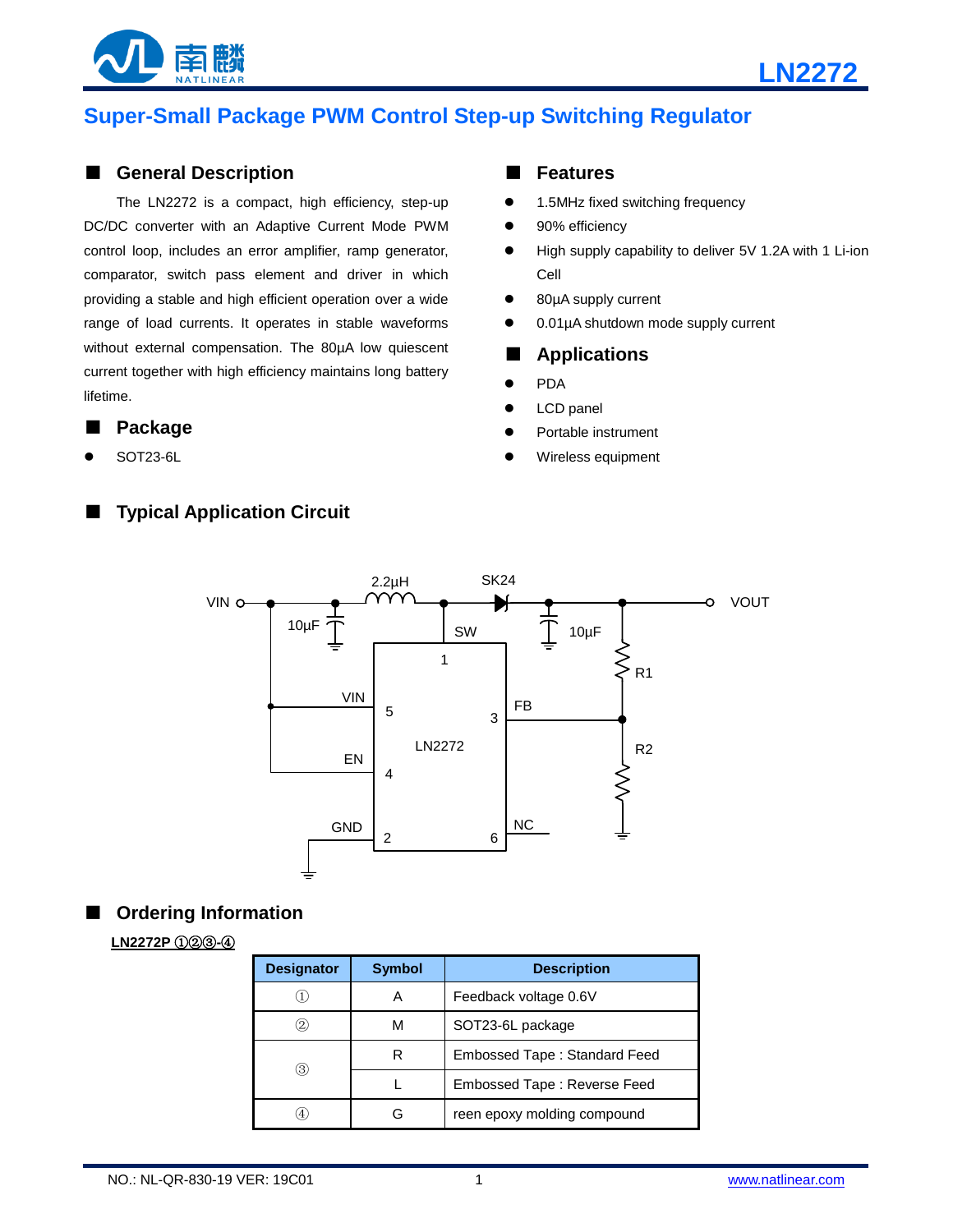

### ■ **Pin Configuration**



## ■ **Pin Assignment**

| <b>Pin Number</b> | <b>Pin Name</b> | <b>Function</b>              |  |
|-------------------|-----------------|------------------------------|--|
|                   | EN              | Chip enable                  |  |
| 2                 | NC.             | Floating or connected to GND |  |
| 3                 | <b>GND</b>      | Ground                       |  |
| 4                 | <b>SW</b>       | Pin for switching            |  |
| 5                 | VDD             | Input positive power pin     |  |
| 6                 | FB              | Feedback input pin           |  |

### ■ **Marking Rule**



#### ① **Represents the product name**

| <b>Symbol</b> | <b>Product Name</b> |
|---------------|---------------------|
|               | I N2272P***         |

#### ② **Represents the feedback voltage**

| <b>Symbol</b> | <b>Description</b>    |  |  |
|---------------|-----------------------|--|--|
|               | Feedback voltage 0.6V |  |  |

#### ③ **Represents the packaging information**

| <b>Symbol</b> | Package  |
|---------------|----------|
|               | SOT23-6L |

#### ④ **Represents the assembly lot No.**

0-9, A-Z; 0-9, A-Z mirror writing, repeated (G, I, J, O, Q, W exception)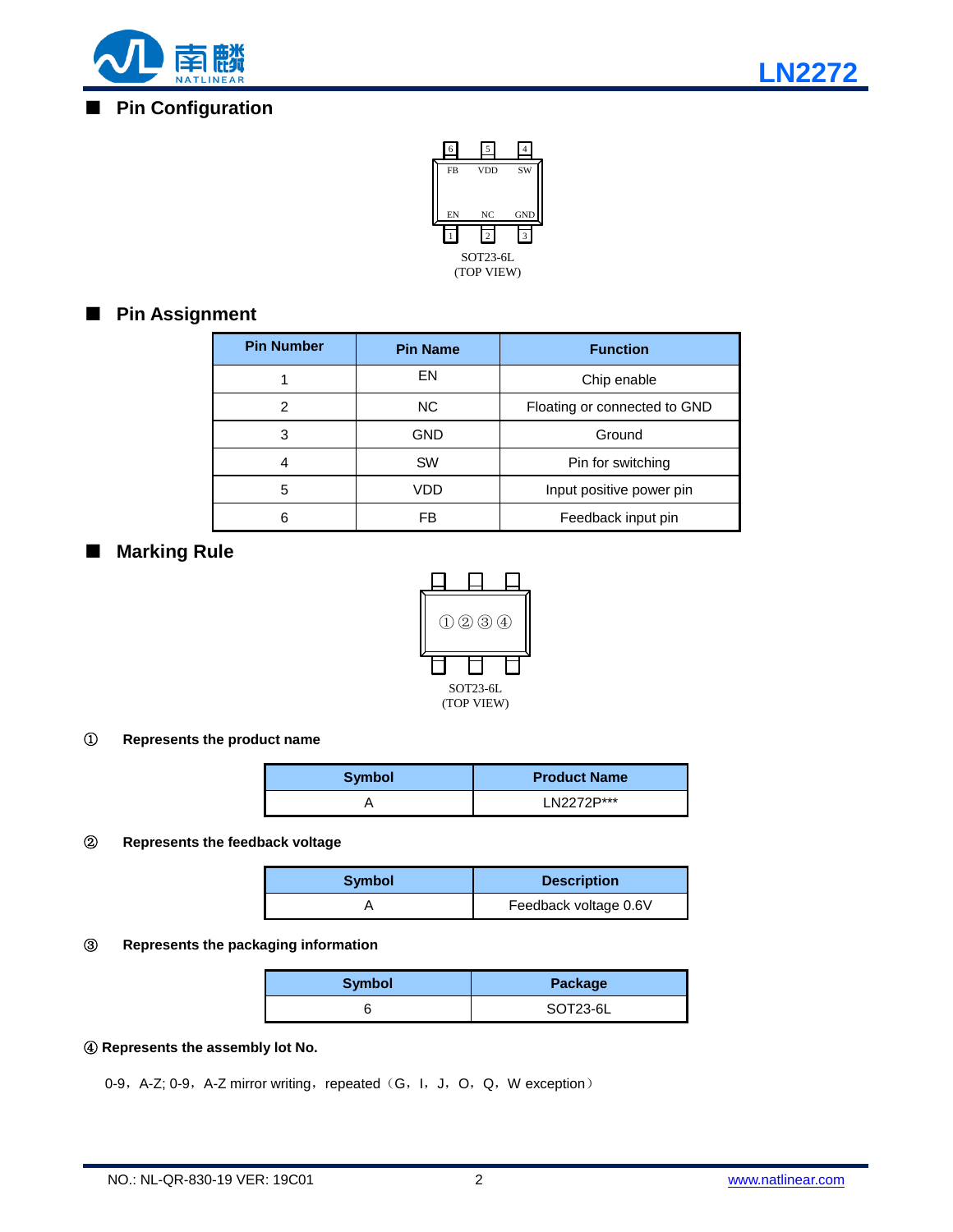

**LN2272**

### ■ **Function Block Diagram**



# ■ **Absolute Maximum Ratings**

| <b>Parameter</b>              | <b>Symbol</b> | <b>Maximum Rating</b> | <b>Unit</b> |
|-------------------------------|---------------|-----------------------|-------------|
| Input voltage                 | VDD           | $Vss-0.3\sim Vss+6$   |             |
|                               | <b>VOUT</b>   | $Vss-0.3\sim Vss+6$   | V           |
| Output voltage                | <b>VSW</b>    | $Vss-0.3\sim Vss+6$   |             |
| LX pin Switch Current         | <b>ISW</b>    | 3.0                   | Α           |
| Power dissipation             | <b>PD</b>     | 250                   | mW          |
| Operating ambient temperature | Topr          | $-40 - +80$           | °C          |
| Storage ambient temperature   | Tstg          | $-40 - +125$          |             |

**Caution :** The absolute maximum ratings are rated values exceeding which the product could suffer physical damage. These values must therefore not be exceeded under any conditions.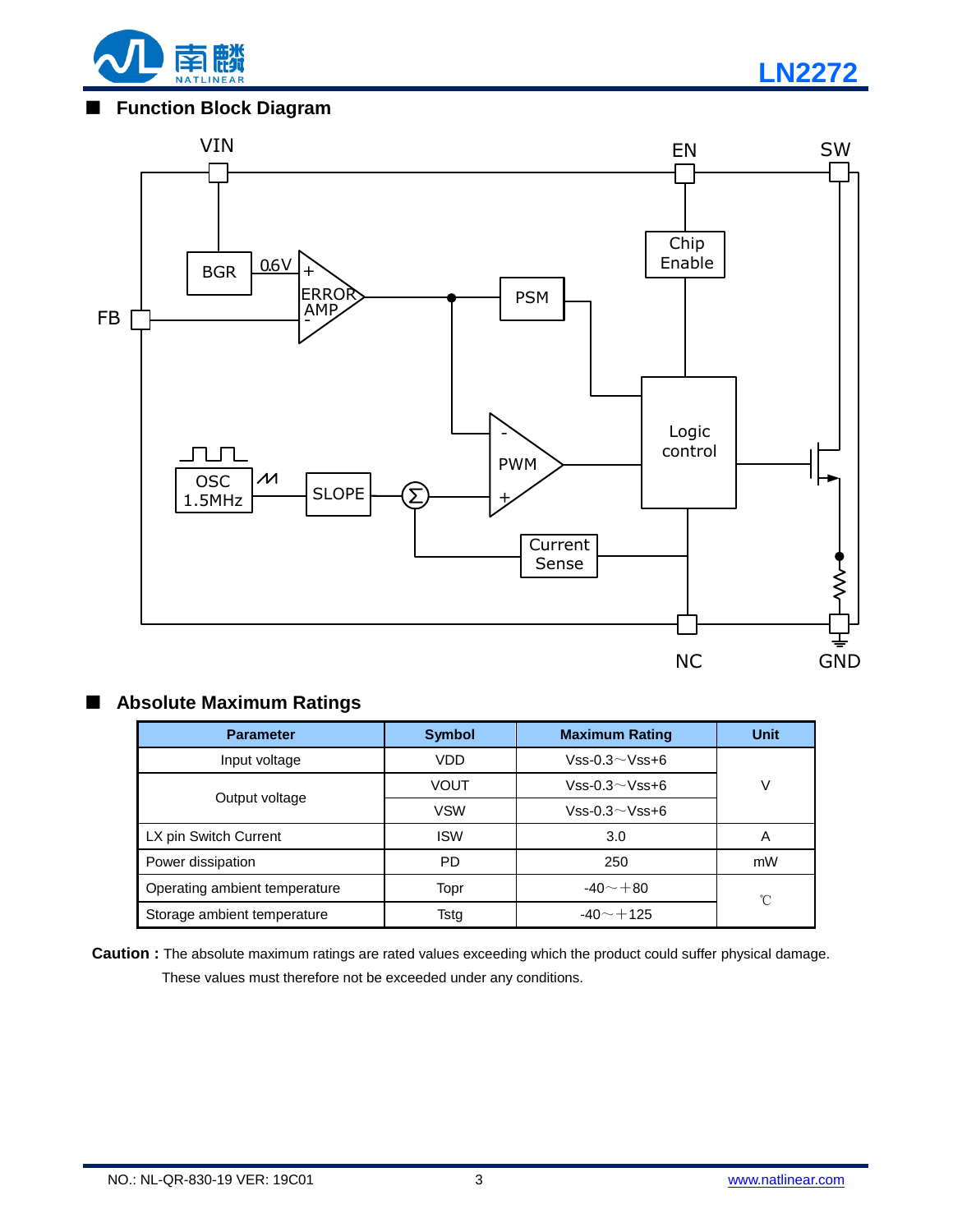

## ■ **Electrical Characteristics**

| <b>Item</b>                  | <b>Symbol</b> | <b>Condition</b>               | Min.                     | Typ.                     | Max.                     | <b>Unit</b>   |
|------------------------------|---------------|--------------------------------|--------------------------|--------------------------|--------------------------|---------------|
| Supply voltage               | <b>VDD</b>    | $IOUT=1.2A$                    | 1.6                      |                          | 5                        | $\vee$        |
| voltage<br>Output            | <b>VOUT</b>   | $\blacksquare$                 | $VDD-0.2$                |                          | 6                        |               |
| Shut down current            | <b>IOFF</b>   | <b>VEN<venl< b=""></venl<></b> |                          | 0.01                     | 1                        | μA            |
| No load Current              | IC            | VDD=3.6V, VOUT=5V              |                          | 80                       |                          | μA            |
| Feedback voltage             | VR.           | VOUT=5V                        | 588                      | 600                      | 612                      | mV            |
| Switching frequency          | <b>FS</b>     | $IOUT=1.2A$                    | 1.25                     | 1.5                      | 1.75                     | <b>MHz</b>    |
| Maximum Duty                 | <b>DMAX</b>   | $VDD=3.6V$                     | 75                       | $\overline{\phantom{a}}$ | $\blacksquare$           | $\%$          |
| <b>Current Limit</b>         | <b>ISW</b>    | $VDD=4.2V$                     | 3                        |                          |                          | A             |
| Line Regulation              | <b>AVLINE</b> | $IOUT=1.2A, VDD=3V-4.2V$       | $\overline{\phantom{a}}$ | 0.4                      | $\overline{\phantom{a}}$ | $\%$          |
| Load Regulation              | <b>AVLOAD</b> | $VDD=3.6V$ , $IOUT=10mA-1.2A$  |                          | 0.45                     |                          | $\frac{0}{0}$ |
| CE "High" Voltage            | <b>VENH</b>   | $VDD=3.6V$                     | 0.9                      | $\overline{\phantom{a}}$ | -                        | V             |
| CE " Low" Voltage            | <b>VENL</b>   | $VDD=3.6V$                     |                          |                          | 0.8                      | $\vee$        |
| Over Temperature<br>Shutdown | <b>TSHD</b>   | $VDD=3.6V$ , $IOUT=100mA$      |                          | 146                      |                          | 'n            |

(VDD=1.5V,VDD=3.3V,ILoad =0,Ta=25℃, unless otherwise noted)

## ■ **Typical Performance Characteristics**



#### **1. Efficiency vs. Output Current 2. Supply Current vs. Input Voltage**

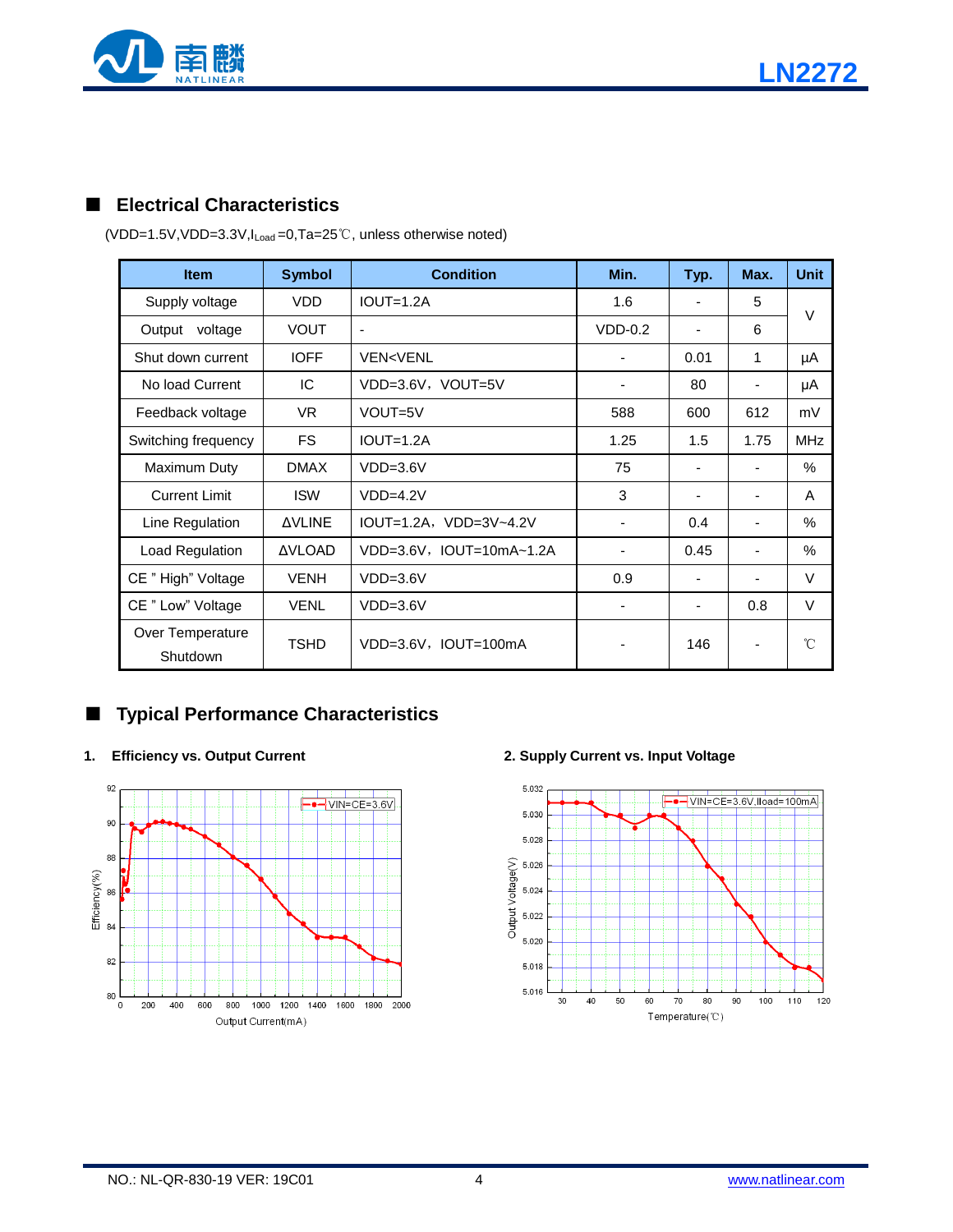



#### **Programming Output Voltage**

The output voltage can be calculated using the following formula as below

$$
VOUT = VFB \times \left(1 + \frac{R1}{R2}\right)
$$

#### **Inductor Selection**

The recommended values of inductor are 2.2 to 10 uH. The inductor should have low core loss at 1.5MHz and low DCR for better efficiency.

#### **Capacitor Selection**

Input and output ceramic capacitors of 10uF are recommended for LN2272 applications. For better voltage filtering, ceramic capacitors with low ESR are recommended.

#### **Diode Selection**

Schottky diode is a good choice for LN2272 because of its low forward voltage drop and fast reverses recovery. Using Schottky diode can get better efficiency.

### ■ **PCB Layout Consideration**

- For best performance of the LN2272, the following guidelines must be strictly followed.
- Input and Output capacitors should be placed close to the IC and connected to ground plane to reduce noise coupling.
- Keep the main current traces as possible as short and wide.

SW node of DC-DC converter is with high frequency voltage swing. It should be kept at a small area.